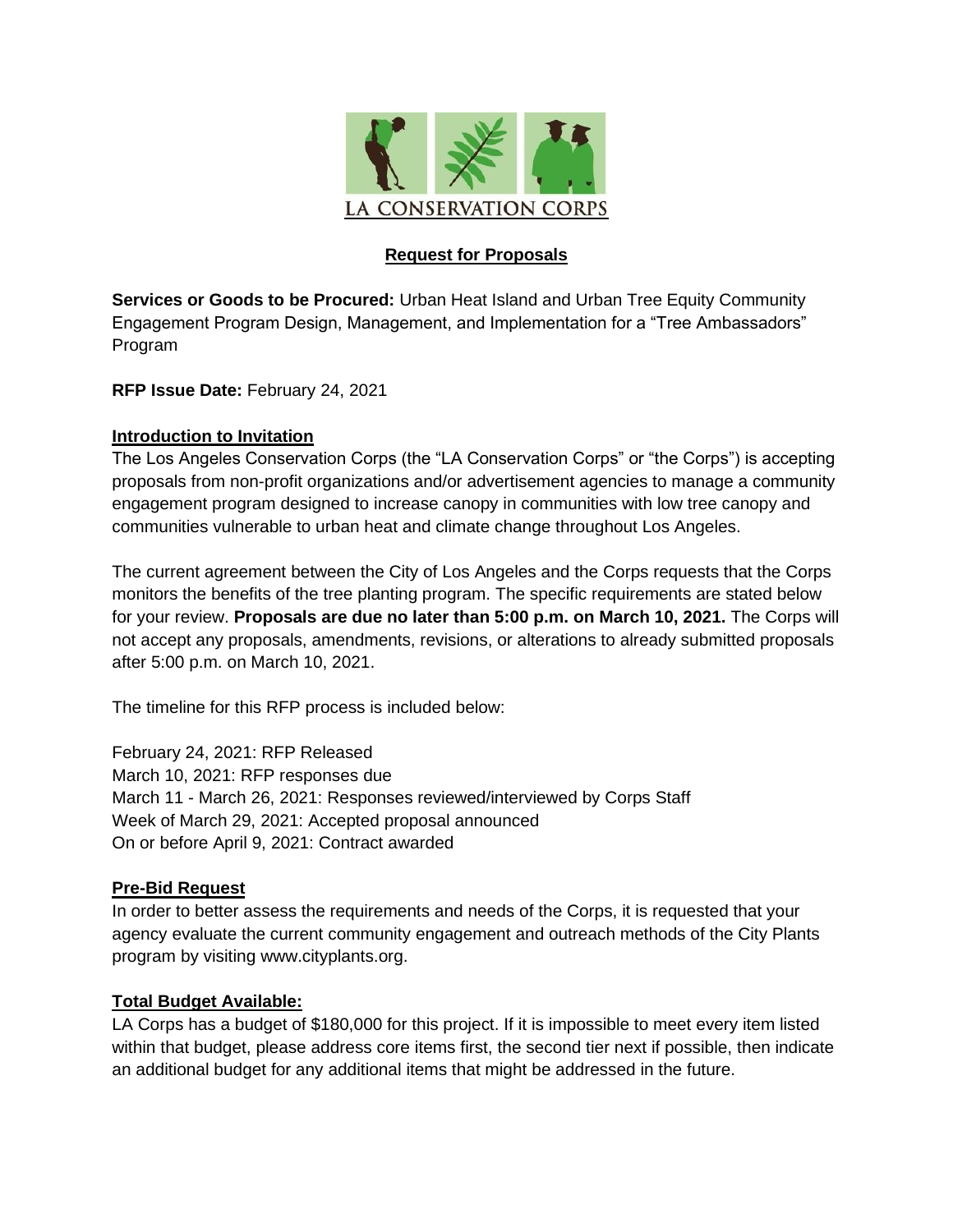#### **Description of the goods or services:**

In an effort to increase canopy cover in low canopy, historically marginalized, disadvantaged neighborhoods in the City of Los Angeles along streets and within private property, the Corps and City Plants seeks to onboard an experienced agency to implement a grassroots community organizing program that focuses on the role of trees in urban cooling and public health.

The contractor will aid in the design, development, implementation, management, and evaluation of a multi-stakeholder, year-long training program beginning in the spring of 2021 to train paid community tree ambassadors; provide information and educational resources on the benefits of trees and the role of trees in urban cooling and public health; align this program to achieve tree goals in Mayor Garcetti's Green New Deal; convey the critical role of a healthy tree canopy to climate resilience, sustainable neighborhoods, and public health. This project will take place in targeted identified neighborhoods across LA lacking canopy and vulnerable to extreme heat.

City Plants will partner with the City Forest Officer, the Los Angeles Department of Water and Power, the US Forest Service, Los Angeles Conservation Corps, Koreatown Youth and Community Center, and the contractor, to implement a "Tree Ambassador" program, providing on-the-ground, community-centered support to residents in low-canopy regions of the city. This program will directly fund and hire part time community members in low-canopy regions to organize, in a "block leader" fashion, fellow neighbors to plant trees and participate in City Plants and LADWP free tree programs in their communities. Tree Ambassadors will assist residents in "right tree, right place" decision-making.

## **Program Objectives:**

- 1. Provide paid, on-the-ground, community-centered urban forestry and tree stewardship training to residents in low-canopy, heat-vulnerable neighborhoods within the City of LA over the course of one year.
- 2. Assist residents in "right tree, right place, right reason" framework and decision-making, and help residents find suitable locations for private property plantings and street tree plantings.
- 3. Provide information and educational resources on the benefits of trees, the role of trees in urban cooling and public health, soil remediation, and tree planting and maintenance.
- 4. Align program to achieve tree goals in [Mayor Eric Garcetti's Green New Deal](http://plan.lamayor.org/sites/default/files/pLAn_2019_final.pdf)
	- **Target Goal:** Increase tree canopy in areas of greatest need by at least 50% by 2028 to grow a more equitable urban forest that provides cooling, public health, habitat, energy savings, and other benefits (pg. 120)
	- **Target Goal:** Plant and maintain at least 90,000 trees citywide by 2021 (pg. 120)
		- Support the planting of 20,000 trees annually on residential and public properties.
- 5. Convey the critical role of a healthy tree canopy to climate resilience, sustainable neighborhood/city building, and public health.

## **Core Items & Necessities:**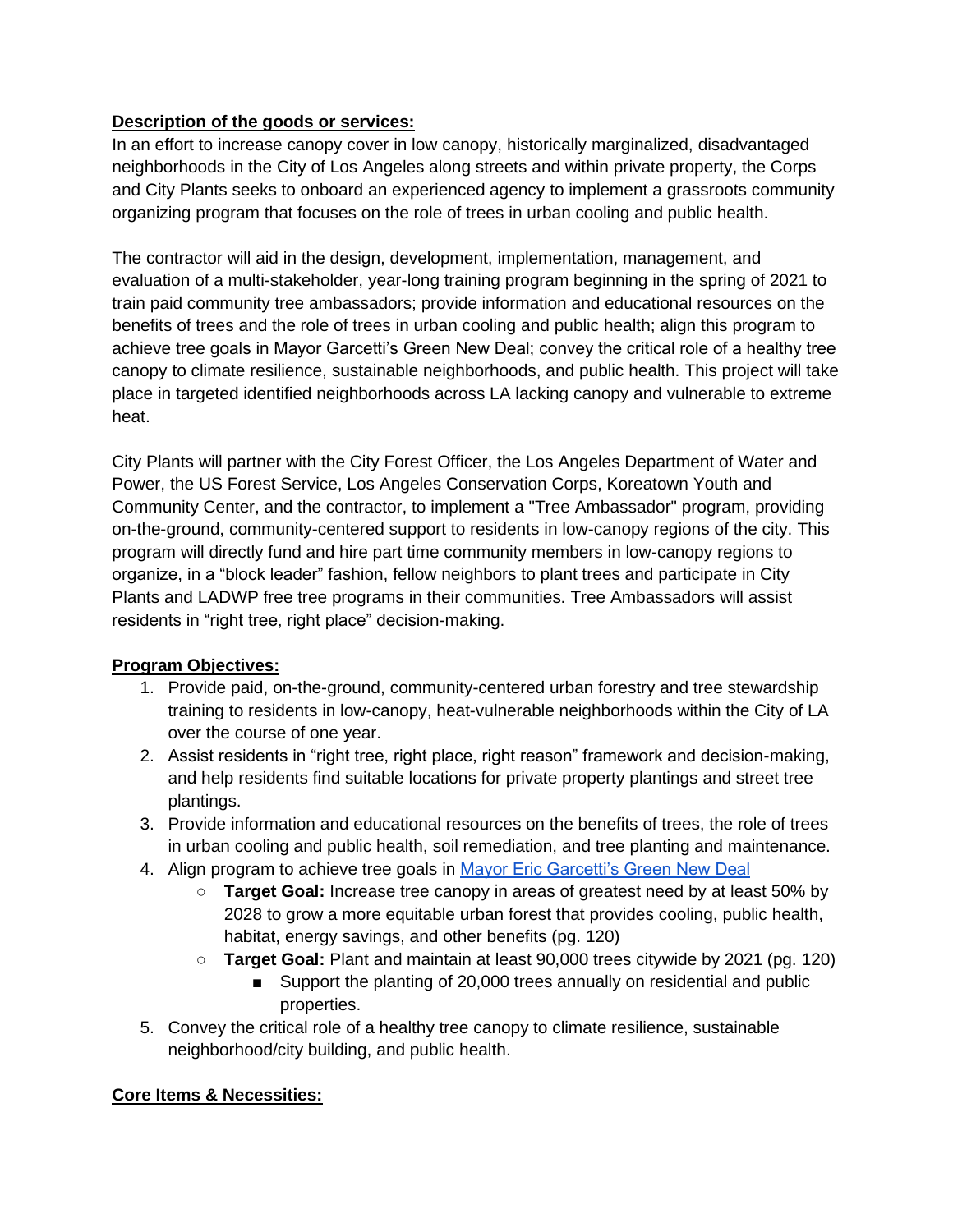## ● **Program Design:**

- Attend and support biweekly planning meetings with the core project team, including representatives from LA Corps, City Plants, LA Department of Water and Power, City of Los Angeles, Koreatown Youth and Community Center, the US Forest Service, and others.
- Create, design, and implement training program curriculum and toolkits for Tree Ambassadors.
	- Curriculum Design: Craft a schedule of topics for 12 training sessions
	- Toolkit Design: Create a "toolkit" or activity workbook for Tree Ambassadors according to curriculum schedule.
- Create, design, and print all necessary program materials.
- Create and implement a bilingual communications and advertising campaign promoting the benefits of tree planting for urban cooling, public health, and climate resilience.
- Identify target neighborhoods based on available urban heat, urban tree canopy, and CalEnviroScreen 3.0 data.

## ● **Tree Ambassadors:**

- Hire, onboard, and manage, 8 10 part time Tree Ambassadors from target neighborhoods for 12 months, for up to 40 hours per month
- Ensure Tree Ambassadors are equipped with all necessary materials in a timely manner

# ● **Tree Ambassador Training:**

- Co-host bilingual Tree Ambassador trainings online and/or in person, while following COVID-19 safety protocols, once per month
- Assist in logistics, materials prep, and coordination for monthly trainings

# ● **Program Evaluation:**

- Suggest program evaluation metrics
- Support the tracking of program progress according to suggested and agreed upon metrics, which could include:
	- Number of trees planted
	- Number of "Commitment to Water forms secured Number of yard tree orders submitted
	- Number of Angelenos engaged
- **Reporting:**
	- Generate a final report on the successes, challenges, and drawbacks of the year long Tree Ambassadors Program, providing recommendations for future improvement and scalability

# **About the City Plants Program:**

City Plants is a public-private partnership between the City of Los Angeles, the LA Department of Water and Power, the Los Angeles Conservation Corps, four other local non-profits, and the wider community of Los Angeles. The purpose is to invest in LA's urban forest and maximize the benefits that trees provide. City Plants is funded through LADWP's energy efficiency program and tracks the energy that trees save by shading buildings. Through the City Plants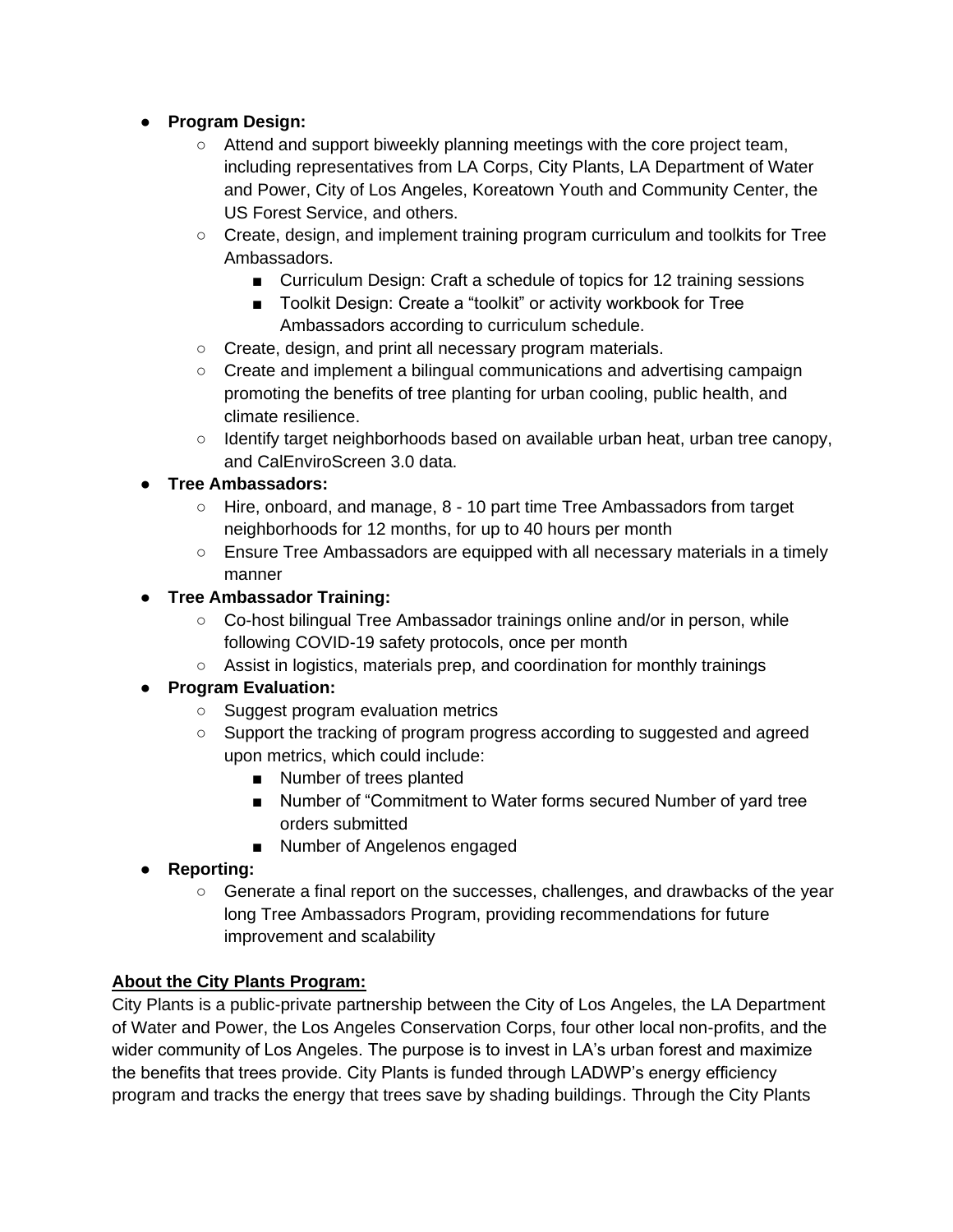program, non-profit agencies plant, deliver and distribute approximately 20,000 trees through each of City Plants' three program "branches," which include:

- **Yard Tree Delivery**  We deliver 5-gallon shade trees to residents of the City of Los Angeles. Residents can order their trees online and they will be delivered to their home. We ask for information that helps us determine the energy efficiency of a tree during the online application process.
- **Yard Tree Adoption Events** We adopt out 5-gallon trees both shade trees and fruit trees – at community events throughout the City. Residents can sign up for a tree at the event and take it home. We ask each constituent to provide us with the information that helps us determine the energy efficiency of the tree during the application process. During COVID, we've switched to a curbside pick-up model.
- **Street Tree Planting**  Angelenos can request that we plant a tree in the parkway in front of their home, or we plant trees along transportation corridors, around schools, and in business districts. These trees are 15-gallon trees rather than the 5-gallon trees intended for private property plantings. Residents must currently sign a "Commitment to Water" form and agree to take on tree care in order to participate in this program, unless outside funds and grants are available for maintenance.

## **Proposal Evaluation and Selection**

1. **Proposal Evaluation and Selection Process:** Each proposal received in response to this RFP will be evaluated by Corps management staff to determine if it meets all the mandatory elements. If it does and is considered responsive, Corps management staff will review the proposals based on the evaluation criteria below and select the prospective contractor. The Corps reserves the right to schedule interviews with the top two selected bidders after receipt of proposals and prior to award of the contract, if deemed necessary. Interviews shall be no more than 20 minutes in length with 10 minutes for Q&A. City Plants personnel may sit in on the interviews as well. However, the ultimate determination will be made by Corps management staff.

## **2. Proposal Evaluation Criteria**

- a. The following represent the principal selection criteria that will be considered during the evaluation process:
	- i. Mandatory Elements: Proposals will not be considered unless they meet all of the following mandatory criteria:
		- 1. The agency has no conflict of interest with regard to any other work performed by the agency in California.
		- 2. The agency adheres to the instructions in this RFP for preparing and submitting proposals.
		- 3. The agency is able to comply with the requirements of this RFP.
	- ii. Technical Criteria: Those proposals who have met each of the mandatory requirements will be evaluated on the following:
		- 1. Responsiveness of the proposal to clearly state the work to be performed as evidenced by:
			- a. Comprehensiveness of a work plan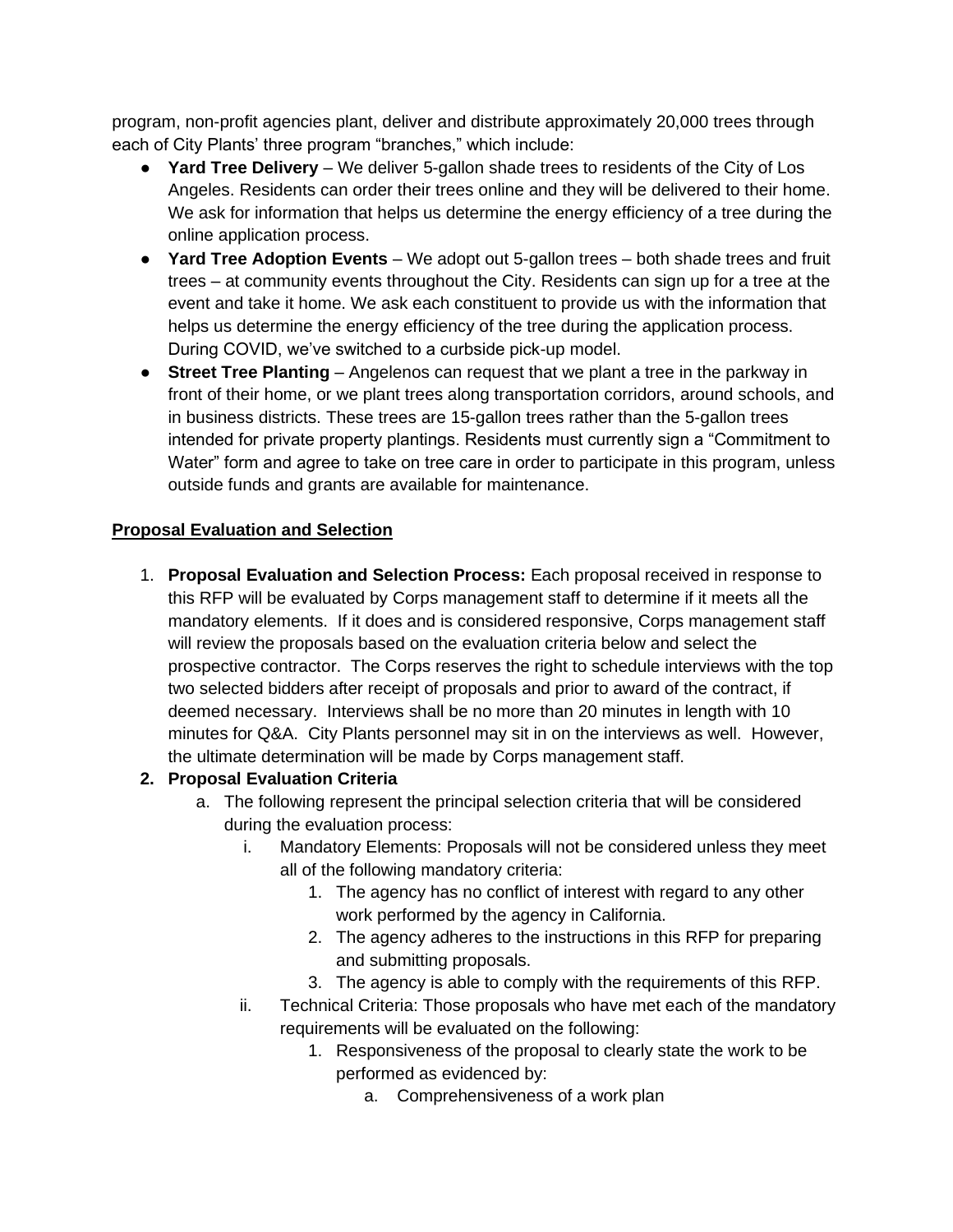- b. Realistic time estimates of each major segment of the work plan and the estimated number of hours for each staff level including consultants assigned.
- iii. Cost of the services.

# **3. Disputes and Protests**

- a. Bidders who have submitted a proposal may protest the award of the contract. The process for protesting the award is as follows:
	- i. Protests must be filed in writing by email to [enethercott@lacorps.org](mailto:enethercott@lacorps.org) or hand-delivered to the attention of Elisa Nethercott, Chief Compliance Officer at the Corps Administrative Offices (PO Box 861659, CA 90086- 1658) by close-of-business on Friday, April 23, 2021. All protests are public information after the protest period ends.
	- ii. All protests must state the basis for the protest in clear terms. The basis of the protest must be a violation of a state or federal contracting law, rule or regulation applicable to the contracting process.
	- iii. The Corps will review protests that meet the above conditions.
	- iv. During any part of the review or consideration, the protestor may be asked to clarify or amplify statements or to provide proof of claims or other statements. Any such requests must be fully responded to within the time designated by the Corps. In the event a protester fails to respond, the protest will be dismissed, and no further protest will be accepted relative to this RFP.
	- v. The Corps' Chief Executive Officer will review the protest and issue a written response that is intended as a complete and final answer to the protest. The answer will be issued no later than Friday, June 4, 2021.

# **Proposal Development:**

# **1. Proposal Format**

- a. Proposals shall be prepared on standard 8" x 11" recycled paper, printed as a double-sided document and secured with a staple or small binder clip. Electronic submissions (preferably as one pdf) are strongly encouraged. The proposal shall not exceed 10 pages.
- **2. Proposal Contents**: The response must include the following items:
	- **a. Cover Letter** A cover letter signed by the authorized representative of the agency which contains a commitment to provide the services described with the personnel specified in the proposal response and a statement disclosing or denying any interest, financial or otherwise, that any employee or member of the Corps may have in the proposing agency or proposed project. Include name, address, and email for the person to be contacted for additional information and to schedule oral interview, if deemed necessary.
	- **b. Work Plan** the Work Plan shall include a summary of the understanding of this project and a detailed description of the work to be performed, including time estimates, deliverables and proposed staffing for the services. This work plan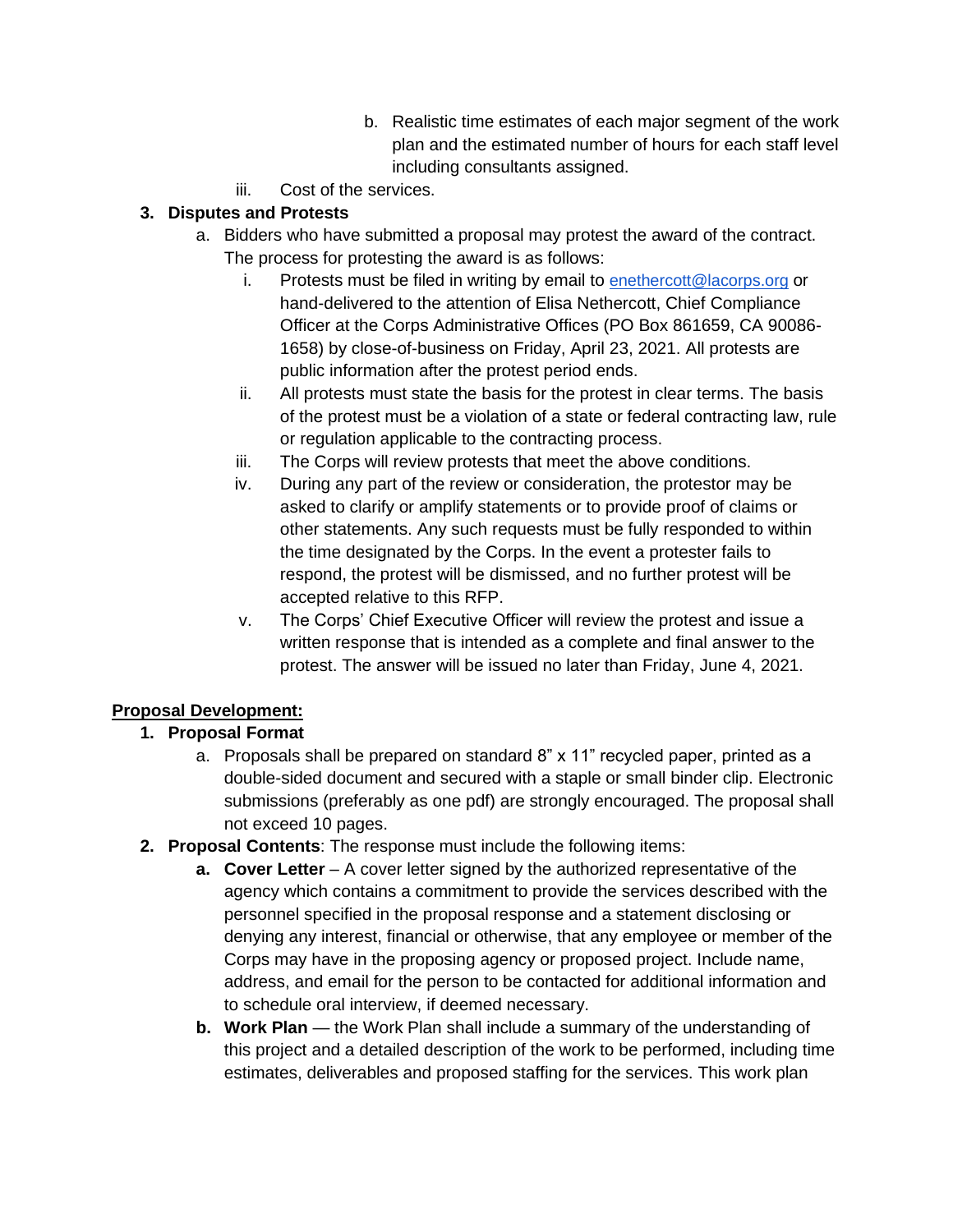should also include an outline of the training program curriculum for the Tree Ambassador program.

- **c. Qualifications of the Agency**  Describe previous experience with similar type and scope of work and expertise in the field of climate resilience outreach, community engagement, and education, urban heat community engagement, and urban tree equity.
- d. **Cost for Services**  Provide the total cost for performing the required services. The proposed fee is to include all of the Bidder's expenses for labor, communications, travel and other miscellaneous expenses.
- e. Describe any known relationships that exist between your staff and Corps' staff and Board members.
- f. Describe other services and resources available through this proposed engagement.
- g. The completed Bidder Questionnaire and W9 form must be included with the RFP response. If a Non-disclosure and Confidentiality Agreement is attached to this RFP, then it must be submitted with the RFP response.

## **RFP Terms and Conditions:**

#### **Bid response and date requirements:**

Due to the nature of the RFP, Los Angeles Conservation Corps (the "LA Conservation Corps") will only accept one bid proposal from each bidder.

## **All hard copy bids must be submitted to:**

Los Angeles Conservation Corps 1400 N. Spring St. Los Angeles, California 90012 (Mailing: Post Office Box 15868 Los Angeles, CA 90086) Attn: Jonathan Mason, Sr. Program Manager

## **All electronic bids must be submitted to Jonathan Mason** at [jmason@lacorps.org.](mailto:jmason@lacorps.org)

## **All proposals must be submitted by 5:00 pm on March 10, 2021.**

## **Communication Regarding RFP:**

If you have any questions regarding the bid process or need clarification on a question within this RFP, you may contact Jonathan Mason, Sr. Program Manager (the "Staff Contact") by email at [jmason@lacorps.org.](mailto:jmason@lacorps.org)

To ensure fairness to all bidders responding to this RFP, it is forbidden for a bidder to contact any board member or employee of LA Conservation Corps to solicit information regarding the progress of this RFP. If any bidder attempts to solicit information they will automatically be disqualified and eliminated from consideration. For clarification purposes only, your agency may receive a request from the Staff Contact requesting that you provide additional information or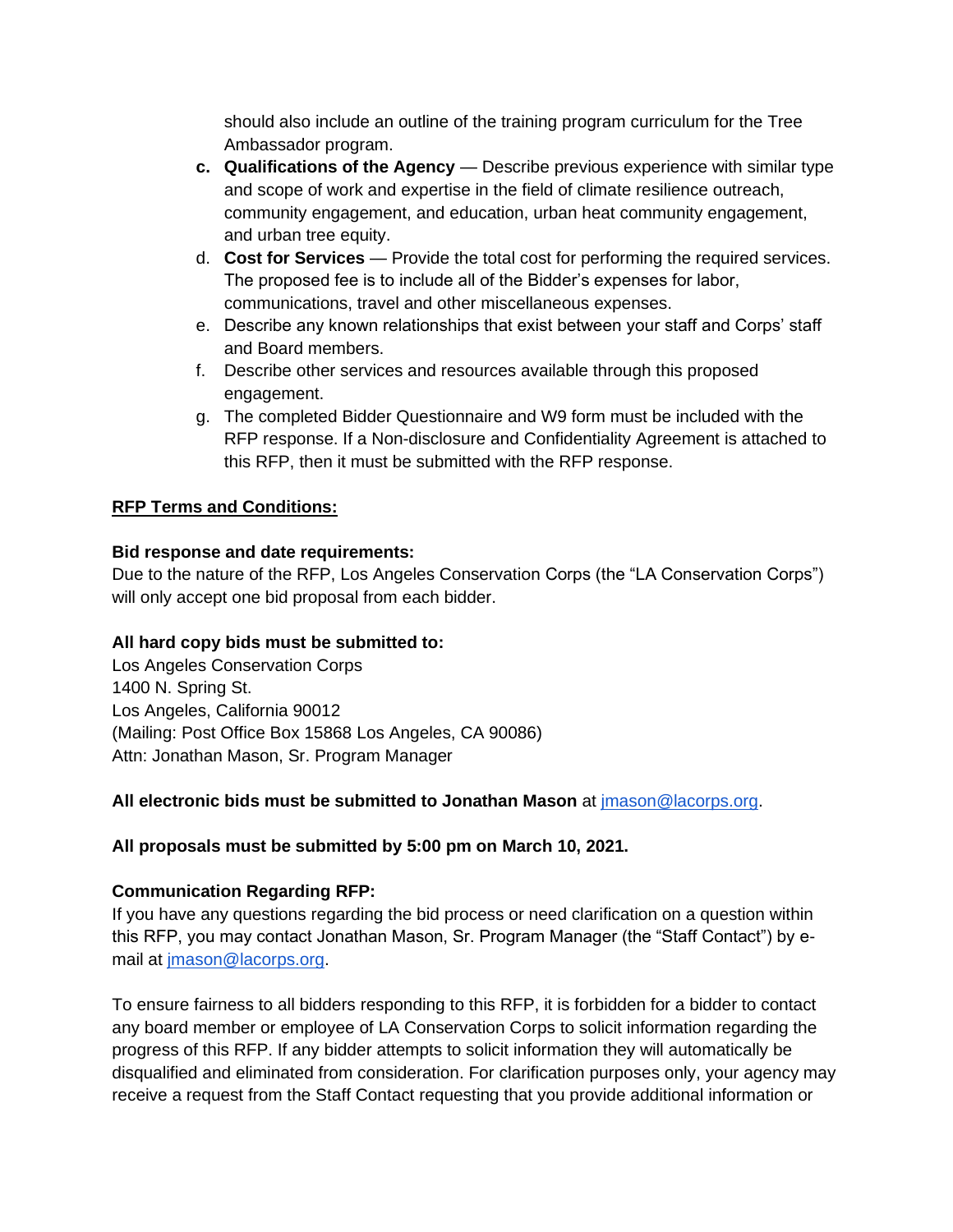clarify information in your RFP response. Your answer to the request must be in writing and returned to the Staff Contact via direct mail or e-mail.

**Pricing:** Pricing must include subtotals, taxes, and all other incidental costs (i.e., taxes, shipping fees, travel expenses, installation costs) for the services or goods. If no changes have been requested by LA Conservation Corps or by bidder then the pricing submitted will be the price used during formation of an agreement, at which time the proposed pricing will be considered binding based on the terms and conditions of the agreement.

**Withdrawal of Bid:** A bidder may withdraw their proposal without prejudice prior to the notice of selection of bidder by submitting a written request to the Staff Contact for removal from the bidding process.

All bids received shall be evaluated with the emphasis placed on the bidder's ability to perform the services or provide the goods required by LA Conservation Corps.

**Selection of Bidder:** When a selection is made, LA Conservation Corps will notify each bidder if they were selected or not selected to provide the services or goods. LA Conservation Corps will not give any bidder information regarding why they *did not win* the award of business.

**Retention of the Bid:** LA Conservation Corps reserves the right to retain all bids. LA Conservation Corps also retains the right to reject and waive non-substantial irregularities in any proposal or all proposals, also to reject one part of a proposal and accept the other.

**Limitation:** The RFP does not commit LA Conservation Corps to award a contract, to pay any costs incurred in the preparation of a response to this RFP or to procure or contract for services or goods. LA Conservation Corps reserves the right to accept or reject any or all proposals received as a result of this RFP, to negotiate with all qualified sources, to waive formalities, to postpone award or to cancel in part or in its entirety this RFP if it is in the best interest of the Corps to do so.

**Rejection or Failure to Accept Terms and Conditions of the Agreement:** If a bidder fails to agree to accept terms and conditions of the agreement after notification of winning the award of contract, the pending award will be nullified and offered to the runner up from the analysis where the runner up bidder meets all requirements of the bidding process or LA Conservation Corps will initiate another RFP process.

**Non-Exclusive Agreement:** LA Conservation Corps will make all efforts to honor the primary bidder that has won the award of contract, however, if it is detrimental to the agency to honor the contract then LA Conservation Corps reserves the right to purchase the goods or services from another company.

**Contractual Requirements:** The contract award will not be final until the Corps and the prospective contractor have executed a contractual agreement. The bidder to whom award is